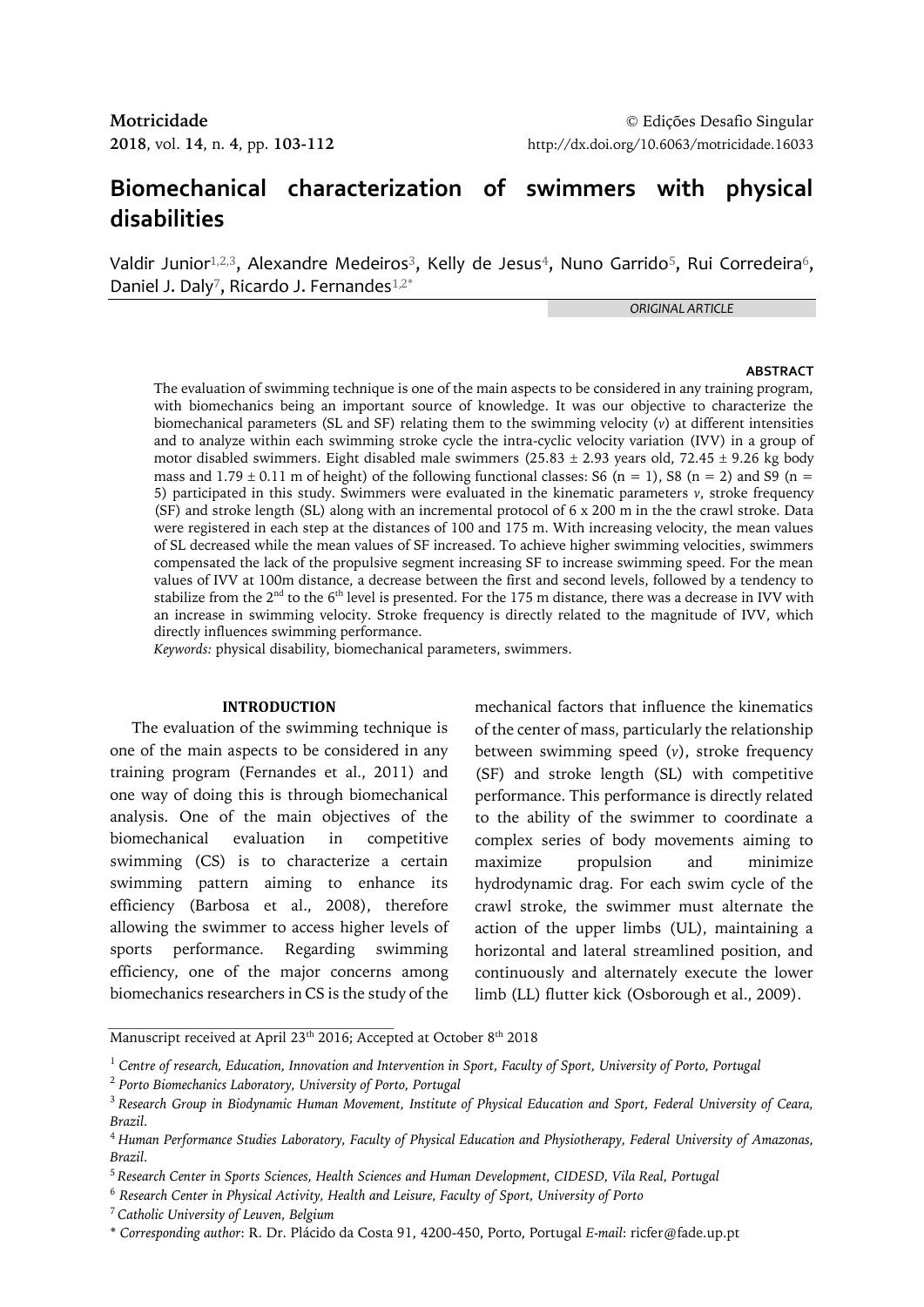Several studies characterize the efficiency of general biomechanical parameters (SF and SL), relating them to *v* (Keskinen & Komi, 1993; Toussaint et al., 2006). Already in the 1970s, Craig and Pendergast (1979) suggested that the crawl technique, when compared to other conventional swimming strokes, has the highest SF and SL values. Other studies describe that *v* (by the combination of SF and SL) is highly individualized, depending on the swimmer's characteristics (Chollet et al., 1996; Kennedy et al., 1990). For Arellano et al. (1994), the success of swimmers in the crawl stroke is associated with longer SL, higher mean values of *v* and greater stature. In a more recent study with adolescent swimmers, Laat et al. (2010) suggested that the variability in the 100m crawl performance is explained in  $\sim 90\%$  by biomechanical factors.

Until the 1990s, despite the extensive literature on the biomechanical characterization of non-disabled swimmers, few studies have examined disabled swimmers. Daly et al. (1998), were the pioneers to evaluate the relationship between *v*, SF and SL in Paralympic swimmers, concluding that *v* increases with SL. Pelayo et al. (1999) also evaluated general biomechanical parameters, relating them to  $\nu$  and comparing high-level disabled with non-disabled swimmers, noting that there were no differences in SF between the two groups and that SL was related to a higher *v*. In crawl stroke, the hand and forearm are considered to be the largest propulsive surfaces, accounting for  $\sim 85\%$  of the total propulsion (Toussaint & Beek, 1992). Thus the partial or complete absence of propulsive segments can cause changes in SF and SL (Prins & Murata, 2008). Osborough et al. (2009) analyzed the relationship between *v*, SF and SL in crawl stroke and the anthropometric characteristics in swimmers with unilateral arm amputation. Authors concluded that due to the deprivation of a significant propulsive segment, *v* combined with DF (in comparison to SL) is more determinant of swimming performance than SL which was found to have no relation with the anthropometric characteristics.

Another important and widely accepted criterion for the biomechanical studies in CS is

the analysis of the intra-cyclic velocity variation (IVV) (Barbosa et al., 2006), which represents the swimmer's mechanical work to transpose the state of inertia (Nigg, 1983). Thus, to achieve a high mean swimming velocity, the propulsive forces produced by the swimmer will have to be higher than the opposed hydrodynamic drag forces (Villas-Boas et al., 2010). In this way, IVV can be considered a measure of propulsive efficiency, directly influencing swimmer´s performance (Kornecki & Bober, 1978), and is frequently used to evaluate the biomechanical development and coordination in CS. Disabled swimmers may present irregular SF and SL according to the absence or lack of mobility of one or several propulsive segments and may interfere with IVV. Therefore, the evaluation of IVV is of paramount importance in this population.

Considering the paucity of literature regarding swimmers with physical disabilities and the fact that the evaluation of the overall biomechanical parameters (SF and SL) related to *v* and IVV may provide meaningful answers to a better understanding and development to performance in adapted swimming, the present study aimed to characterize the general biomechanical parameters (SF and SL), relating them to *v* and IVV, at different swimming intensities. Thus, it was hypothesized that: 1) the methodology adopted allows to determine the general biomechanical parameters (SF and SL) relating them to  $\nu$  in CS; 2) the SF and SL parameters change over an incremental intermittent protocol; and 3) there is a relationship between *v* and IVV in CS over the incremental protocol.

### **METHOD**

# **Participants**

Eight male disabled swimmers  $(25.83 \pm 2.93)$ years old, 72.45  $\pm$  9.26 kg body weight and 1.79  $\pm$ 0.11 m tall) registered in the Portuguese Swimming Federation participated in the present study. Subjects were classified according to the International Paralympic Committee in the following functional classes: S6 ( $n = 1$ ), S8 ( $n = 1$ ) 2) and S9 ( $n = 5$ ). All swimmers were previously informed about the experimental protocol and had given their written consent to participate (in the case of underage the same was requested to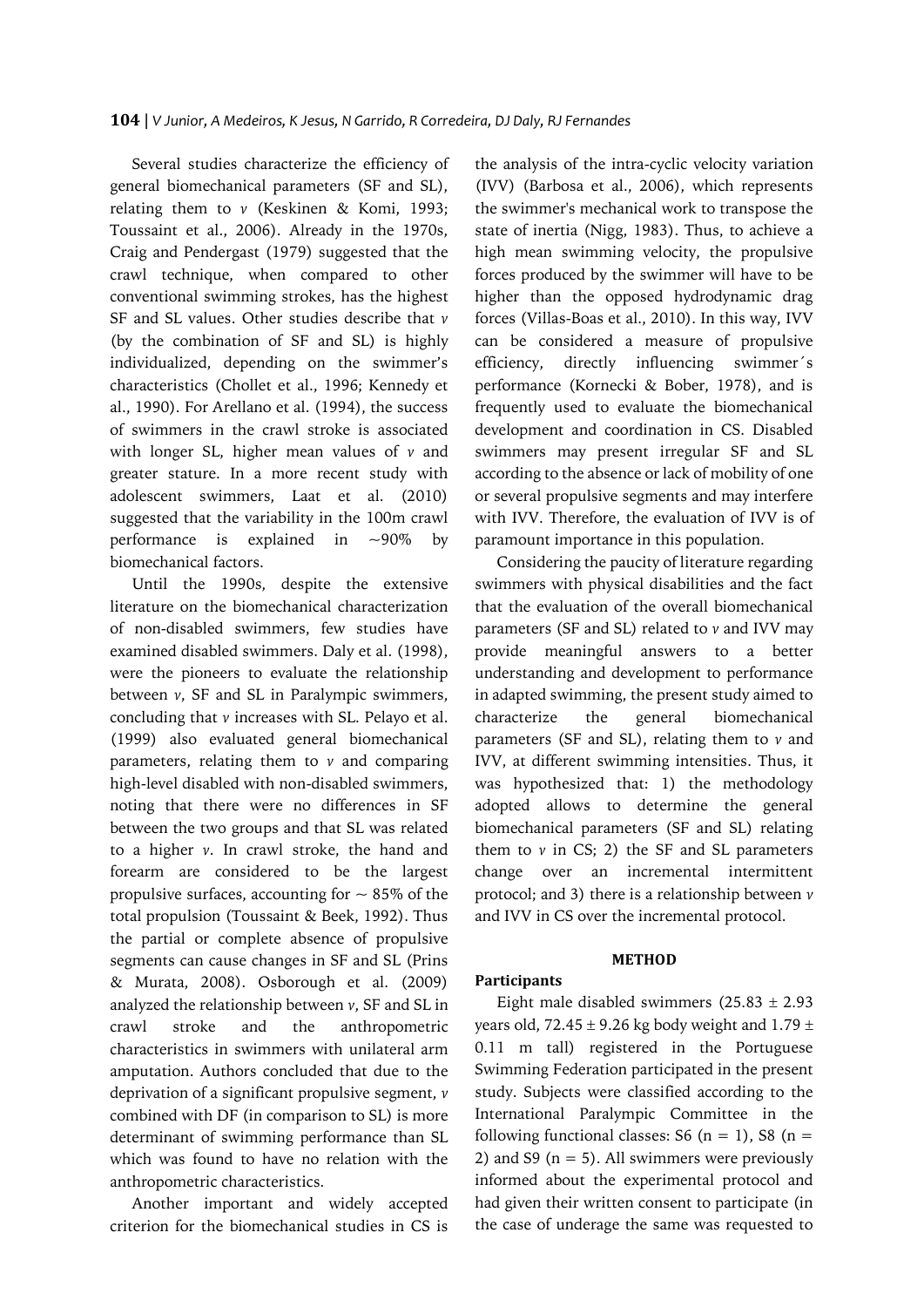the legal tutor). All subjects were familiar with the experimental testing procedures.

# **Procedures**

The experimental sessions took place in a 25 m indoor heated swimming pool (27° C), with a depth of 1.90m and relative humidity of 85%. Swimmers were weighed (using a bio-impedance scale InBody R20; Biospace Co, Ltd., Seoul, Korea) and measured (with a conventional tape). Then performed an intermittent incremental protocol of 6 x 200m crawl, with 30s of interval and increments of 0.05m.s<sup>-1</sup> between each repetition of 200 m (Fernandes et al., 2003; Figueiredo et al., 2013). The velocity of the last step was established according to the best time of the moment of each swimmer at 400 m crawl, and the speed of the previous levels was calculated subtracting  $0.05$ m.s<sup>-1</sup> at the velocity of the final 200 m (Fernandes et al., 2003). During the protocol, a system of intermittent lights placed at the bottom of the swimming pool and distant 1.5 m (Pacer2Swim, KulzerTec, Aveiro, Portugal) was used, helping swimmers to maintain the predefined swimming velocity.



*Figure 1.* Diagram of the joint points marked on the swimmer (based on the model of Zatsiorsky et al., 1990 adapted by de Leva, 1996).

All subjects were marked with black ink and/or black tape on 18 anatomical points (right and left side of the body): acromion, lateral humeral epicondyle, ulna styloid process, femoral trochanter (external surface), lateral femoral epicondyle, lateral malleolus, distal phalanx and

hallux, while the head apex was marked with a black tape on the swimming cap. Reflective markers were used to improve image visualization, subsequent digitalization and reconstruction in three dimensions (3D), using the 18 reference points as represented in Figure 1 (instead of the 21 points, commonly used and proposed by Zatsiorsky et al. al., 1990). For 3D reconstruction, the mass percentages and positions of the body segments were used (Zatsiorsky et al., 1990; Table 1).

*Values extracted from the model of reconstruction of the center-of-mass (de Leva, 1996; Zatsiorsky et al., 1990, adapted by de Leva, 1996)*

| ı             |             |                              |  |  |
|---------------|-------------|------------------------------|--|--|
|               | Mass $(\%)$ | Longitudinal position of the |  |  |
|               |             | center of mass (%)           |  |  |
| Head          | 6.94        | 59.76                        |  |  |
| Right arm     | 2.71        | 57.72                        |  |  |
| Right forearm | 1.62        | 45.74                        |  |  |
| Right hand    | 0.61        | 79.00                        |  |  |
| Left arm      | 2.71        | 57.72                        |  |  |
| Left forearm  | 1.62        | 45.74                        |  |  |
| Left hand     | 0.61        | 79.00                        |  |  |
| Trunk         | 43.46       | 44.86                        |  |  |
| Right thigh   | 14.16       | 40.95                        |  |  |
| Right leg     | 4.33        | 44.59                        |  |  |
| Right foot    | 1.37        | 44.15                        |  |  |
| Left thigh    | 14.16       | 40.95                        |  |  |
| Left leg      | 4.33        | 44.59                        |  |  |
| Left foot     | 1.37        | 44.15                        |  |  |



*Figure 2.* Illustration of the positioning of the underwater and surface cameras and calibration structure in the swimming pool.

Six video cameras (Sony® HDR CX160E, Tokyo, Japan) were used for image acquisition, operating at a frequency of 50 Hz, with an electronic shutter speed of 1/250. Four underwater cameras, protected by waterproof boxes (Sony® SPK-CXB waterproof box, Tokyo,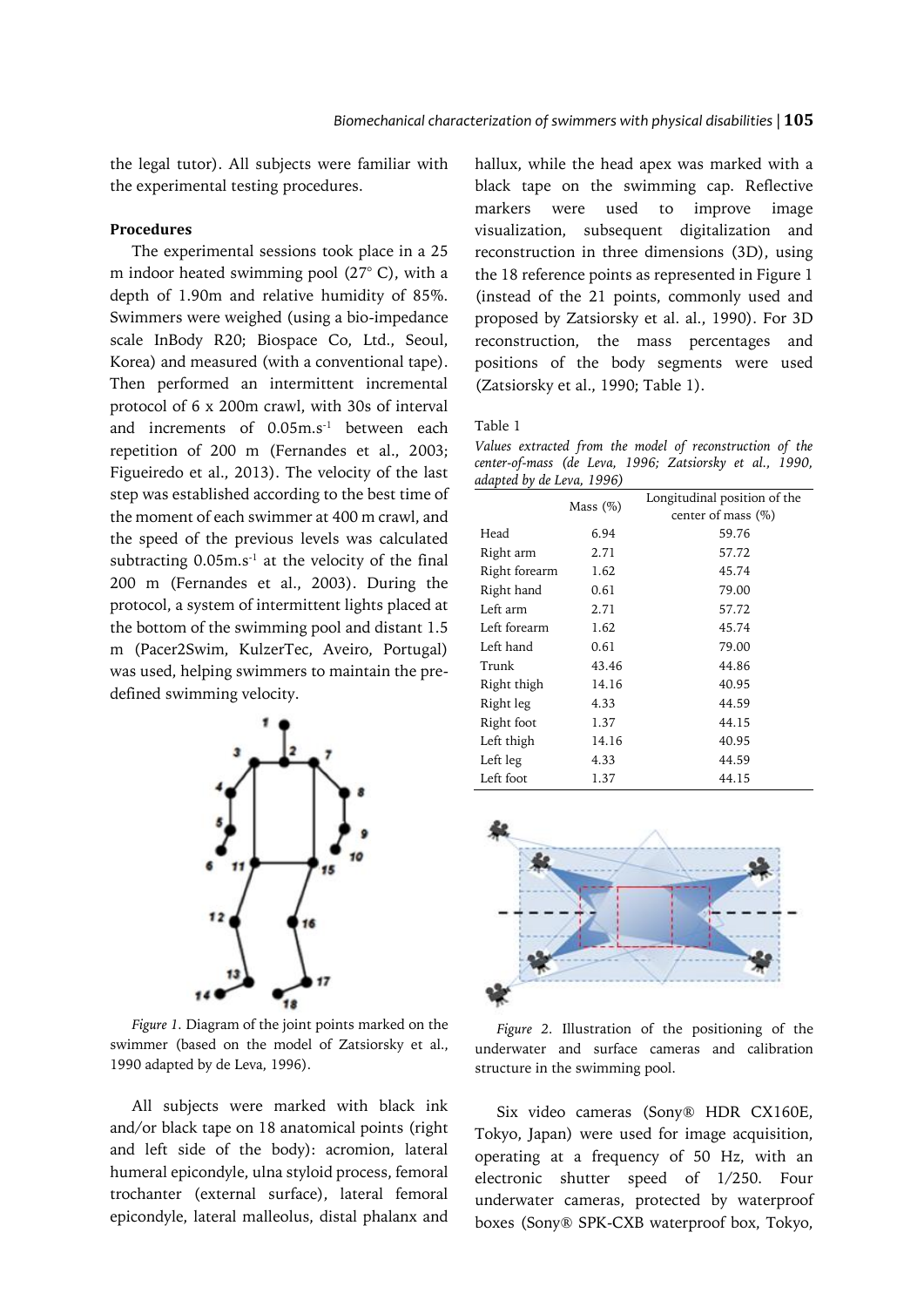Japan), were kept at 0.95 m below the water surface and positioned at 5.00 and 0.60m from the frontal and side walls, respectively, and two aerial cameras which were maintained in a support at a height of 2.50m and positioned at 2.10 and 1.10m from the frontal and side walls, respectively, of the swimming pool (Figure 2).



*Figure 3.* Aerial and underwater view (upper and lower panel, respectively) of the calibration space frame, showing the 24 calibration points of the Ariel Performance Analysis System.

The images of the six cameras were independently recorded, and the swimmers monitored as they passed through the previously calibrated space using a calibration space frame 6.0m long, 2.0m wide and 2.5m high (de Jesus et al., 2014; Figure 3). The synchronization of the images was performed using a pair of LEDs,

visible by all cameras, fixed to the calibration volume both under and at the surface of the water. For kinematic analysis, videos of two cycles of the crawl stroke (at 100 and 175m) were captured from each step of the incremental protocol. Videos were analyzed using the Ariel Performance Analysis System (APAS - Ariel Dynamics, San Diego, USA) at a frequency of 50 HZ. The 3D reconstruction of the upper limb action was performed using the Direct Linear Transformation (DLT) procedure.

#### **Statistical analysis**

The descriptive statistics were used to calculate the means and respective standard deviations, and the data were analyzed later using magnitude-based inference (Cumming, 2013; Hopkins et al., 2009). Differences in standardized means and respective confidence intervals of 95% were used to evaluate possible differences in SF, SL, and IVV between protocol steps and distances (100 and 175 m). To calculate the magnitude of the effect, the following scale was used: 0 - 0.2 trivial,  $> 0.2 - 0.6$  small,  $> 0.6 - 1.2$  moderate,  $>$ 1.2 - 2.0 large, and  $> 2.0$  very large (Hopkins et al., 2009) being considered values of effect sizes above small (positive or negative, Hopkins et al., 2009). All analyzes were performed using the Exploratory Software for Confidence Intervals (Cumming, 2013).

## **RESULTS**

Table 2 presents the mean values and respective standard deviations of the kinematic parameters SF, SL and IVV at the distances of 100 and 175m of each step of the incremental protocol.

Table 2

*Mean and respective standard deviations of the kinematic parameters (stroke frequency and stroke length) and intra-cyclic velocity variation in 100 and 175 m of each step of the incremental protocol of 6 x 200 m crawl*

|                 | Stroke          | Stroke          | Intra-cyclic    | Stroke          | Stroke          | Intra-cyclic    |
|-----------------|-----------------|-----------------|-----------------|-----------------|-----------------|-----------------|
| <b>Steps</b>    | length          | frequency       | velocity        | length          | frequency       | velocity        |
|                 | (m)             | (Hz)            | variation       | (m)             | (Hz)            | variation       |
|                 |                 | $100 \text{ m}$ |                 |                 | $175 \text{ m}$ |                 |
| 1 <sup>st</sup> | $1.75 + 0.27$   | $0.47 + 0.11$   | $0.27 \pm 0.14$ | $2.00 + 0.25$   | $0.47 + 0.06$   | $0.27 + 0.24$   |
| 2 <sub>nd</sub> | $1.68 + 0.28$   | $0.51 + 0.09$   | $0.24 + 0.18$   | $1.84 + 0.25$   | $0.51 + 0.08$   | $0.27 + 0.24$   |
| 2rd             | $1.62 + 0.33$   | $0.54 + 0.10$   | $0.26 + 0.17$   | $1.76 + 0.23$   | $0.54 + 0.10$   | $0.22 + 0.16$   |
| 4 <sup>th</sup> | $1.60 + 0.34$   | $0.58 + 0.08$   | $0.27 + 0.22$   | $1.78 + 0.24$   | $0.60 + 0.05$   | $0.26 \pm 0.28$ |
| 5 <sup>th</sup> | $1.56 + 0.35$   | $0.61 + 0.09$   | $0.27 + 0.22$   | $1.66 + 0.32$   | $0.63 + 0.04$   | $0.21 + 0.20$   |
| 6 <sup>th</sup> | $1.48 \pm 0.36$ | $0.65 \pm 0.10$ | $0.24 \pm 0.16$ | $1.57 \pm 0.29$ | $0.72 \pm 0.06$ | $0.22 \pm 0.17$ |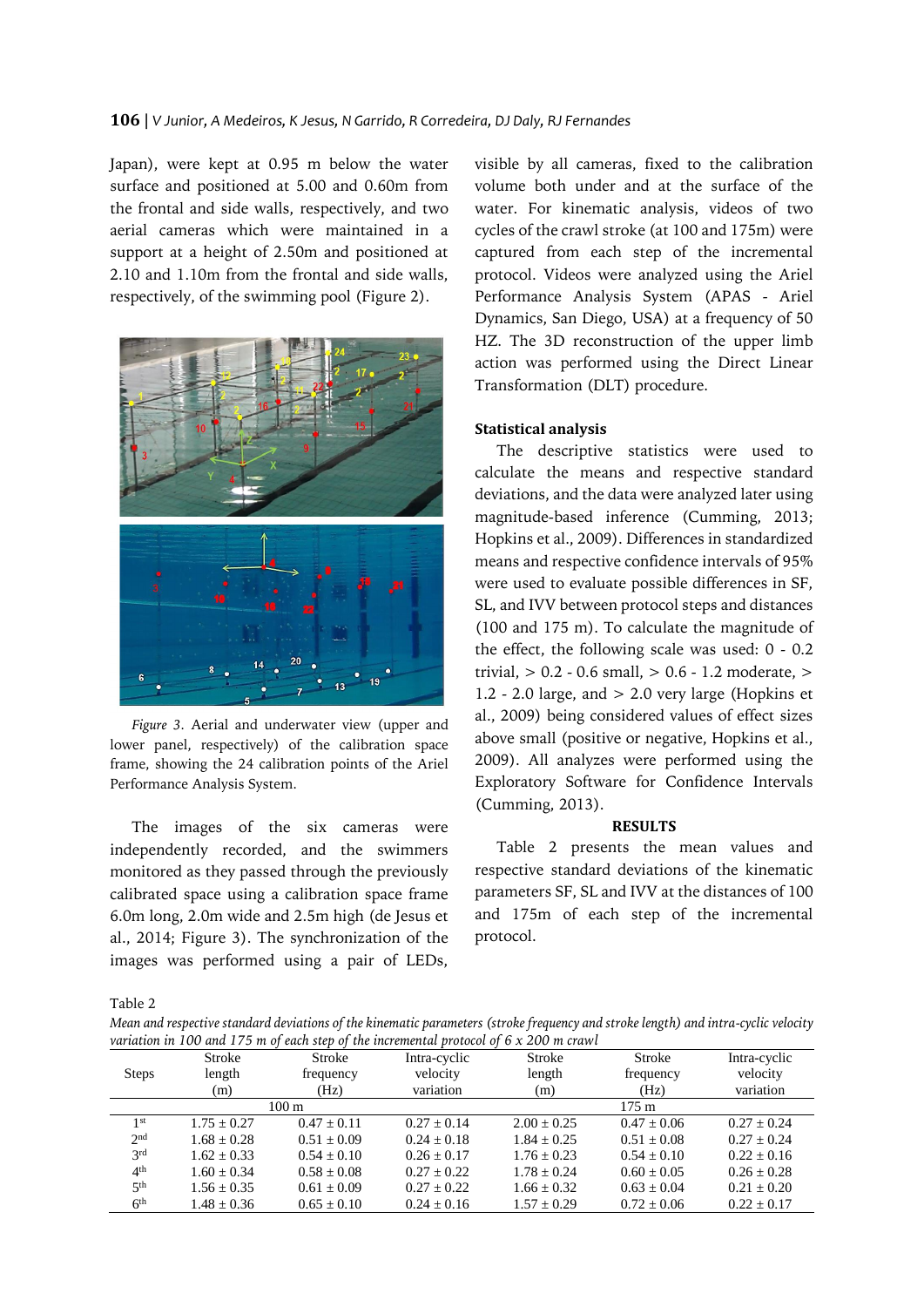# *Biomechanical characterization of swimmers with physical disabilities |* **107**

Table 3

| Levels                               | Stroke                    | Stroke                          | Intra-cyclic velocity     | Stroke                    | Stroke                   | Intra-cyclic velocity     |
|--------------------------------------|---------------------------|---------------------------------|---------------------------|---------------------------|--------------------------|---------------------------|
|                                      | length (m)                | frequency (Hz)                  | variation                 | length (m)                | frequency (Hz)           | variation                 |
|                                      |                           | 100 m                           |                           |                           | 175 <sub>m</sub>         |                           |
| 1 <sup>st</sup> x 2 <sup>nd</sup>    | $-0.22$ [ $-1.35;0.90$ ]  | $0.33$ [-0.70;1.36]             | $-0.16$ [ $-1.39$ ; 1.08] | $-0.49$ [ $-1.58$ ; 0.61] | $0.50$ [-0.74; 1.73]     | $0.01$ [-1.09; 1.11]      |
|                                      | Small                     | Small                           | Trivial                   | Small                     | Small                    | Trivial                   |
| $1st$ x $3rd$                        | $-0.39$ [ $-1.62; 0.85$ ] | $0.54$ [-0.52;1.61]             | $-0.09$ $[-1.31; 1.13]$   | $-0.72$ [ $-1.77; 0.34$ ] | $0.86$ [-0.60; 2.31]     | $-0.16$ [ $-1.11$ ; 0.80] |
|                                      | Small                     | small                           | Trivial                   | Moderate                  | Moderate                 | Trivial                   |
| $1st$ x $4th$                        | $-0.44$ [ $-1.69; 0.81$ ] | $0.83$ [-0.15; 1.82]            | $-0.04$ $[-1.46; 1.39]$   | $-0.68$ [ $-1.77$ ; 0.40] | 1.57 [0.59; 2.55]        | $-0.01$ $[-1.21; 1.19]$   |
|                                      | Small                     | Moderate                        | Trivial                   | Moderate                  | Large                    | Trivial                   |
| $1st$ x $5th$                        | $-0.56$ [ $-1.83; 0.70$ ] | 1.08 [0.06; 2.09]               | $-0.42$ [ $-1.36; 0.51$ ] | $-1.03$ $[-2.29; 0.24]$   | 1.97 [1.04; 2.90]        | $-0.17$ [ $-1.19; 0.84$ ] |
|                                      | Small                     | Moderate                        | Small                     | Moderate                  | Large                    | Trivial                   |
| $1st$ x $6th$                        | $-0.80$ [ $-2.10$ ; 0.50] | $1.35$ [0.27; 2.44]             | $-0.16$ $[-1.32; 1.00]$   | $-1.32$ $[-2.52; -0.12]$  | 2.94 [1.86; 4.03]        | $-0.14$ [ $-1.11$ ; 0.82] |
|                                      | Moderate                  | large                           | Trivial                   | large                     | Very large               | Trivial                   |
| 2 <sup>nd</sup> x 3 <sup>rd</sup>    | $-0.16$ [ $-1.36$ ; 1.04] | $0.25$ [-0.89, 1.39]            | $0.06$ [-1.03; 1.15]      | $-0.23$ [ $-1.29; 0.83$ ] | $0.29$ [-0.96, 1.54]     | $-0.17$ $[-1.12; 0.79]$   |
|                                      | Trivial                   | Small                           | Trivial                   | Small                     | Small                    | Trivial                   |
| $2^{nd}x 4^{th}$                     | $-0.21$ [ $-1.42; 1.01$ ] | $0.58$ [-0.46; 1.63]            | $0.10$ [-1.12; 1.32]      | $-0.20$ [ $-1.29; 0.90$ ] | $0.87$ [ $-0.06; 1.81$ ] | $-0.02$ $[-1.22; 1.18]$   |
|                                      | Small                     | small                           | Trivial                   | Trivial                   | Moderate                 | Trivial                   |
| 2 <sup>nd</sup> x 5 <sup>th</sup>    | $-0.33$ [ $-1.56$ ; 0.91] | $\overline{0.86}$ [-0.21; 1.94] | $0.10$ [-1.12; 1.32]      | $-0.55$ [ $-1.82; 0.73$ ] | 1.19 [0.29; 2.10]        | $-0.19$ [ $-1.20; 0.83$ ] |
|                                      | Small                     | Moderate                        | Trivial                   | Small                     | Large                    | Trivial                   |
| $2^{nd}x$ 6 <sup>th</sup>            | $-0.55$ [ $-1.82; 0.71$ ] | $1.18$ [0.01; 2.36]             | $0.00$ [-1.05; 1.05]      | $-0.85$ [ $-2.05; 0.36$ ] | 1.99 [0.99; 2.98]        | $-0.15$ [ $-1.12$ ; 0.81] |
|                                      | small                     | large                           | Trivial                   | Moderate                  | Large                    | Trivial                   |
| $3^{\text{rd}}$ x $4^{\text{th}}$    | $-0.04$ [ $-1.15$ ; 1.07] | $0.31$ [-0.71; 1.33]            | $0.04$ [-1.20; 1.28]      | $0.04$ [-1.10; 1.17]      | $0.46$ [-0.45; 1.37]     | $0.22$ [-1.42; 1.85]      |
|                                      | Trivial                   | Small                           | Trivial                   | Trivial                   | Small                    | Small                     |
| $3^{\text{rd}}$ x $5^{\text{th}}$    | $-0.14$ [ $-1.27; 0.98$ ] | $0.57$ [-0.47; 1.62]            | $0.04$ [-1.20; 1.28]      | $-0.34$ [ $-1.68$ ; 1.01] | $0.72$ [-0.18; 1.62]     | $-0.02$ $[-1.26; 1.21]$   |
|                                      | Trivial                   | Small                           | Trivial                   | Small                     | Moderate                 | Trivial                   |
| $3^{\text{rd}} \times 6^{\text{th}}$ | $-0.33$ [ $-1.49; 0.82$ ] | $0.87$ [-0.26; 2.00]            | $-0.06$ [ $-1.12$ ; 1.00] | $-0.66$ [ $-1.92; 0.60$ ] | 1.35 [0.41, 2.29]        | $0.02$ [-1.13; 1.18]      |
|                                      | Small                     | Moderate                        | Trivial                   | Moderate                  | Large                    | Trivial                   |
| $4^{th}$ x $5^{th}$                  | $-0.10$ $[-0.21; 1.01]$   | $0.31$ [-0.82; 1.44]            | $0.00$ [-1.08; 1.08]      | $-0.35$ [ $-1.64; 0.94$ ] | $0.52$ [-0.47; 1.50]     | $-0.14$ [ $-1.09; 0.81$ ] |
|                                      | Trivial                   | small                           | Trivial                   | Small                     | Small                    | Trivial                   |
| $4^{\text{th}}$ x $6^{\text{th}}$    | $-0.29$ [ $-1.42; 0.85$ ] | $0.66$ [-0.58; 1.90]            | $-0.08$ [ $-1.05$ ; 0.89] | $-0.66$ [ $-1.88; 0.56$ ] | 1.78 [0.52; 3.04]        | $-0.11$ [ $-1.05$ ; 0.82] |
|                                      | Small                     | Moderate                        | Trivial                   | Moderate                  | Large                    | Trivial                   |
| $5^{\text{th}}$ x $6^{\text{th}}$    | $-0.18$ [ $-1.31; 0.94$ ] | $0.33$ [-0.87; 1.54]            | $-0.08$ [ $-1.05$ ; 0.89] | $-0.23$ [ $-1.28$ ; 0.82] | $1.61$ [0.10; 3.11]      | $0.04$ [-1.00; 1.08]      |
|                                      | Trivial                   | Small                           | Trivial                   | Small                     | Large                    | Trivial                   |

*Standardized mean differences, confidence intervals and effect size of the comparisons between incremental protocol levels at 100 and 175 m for (stroke length, stroke frequency and intra-cyclic velocity variation)*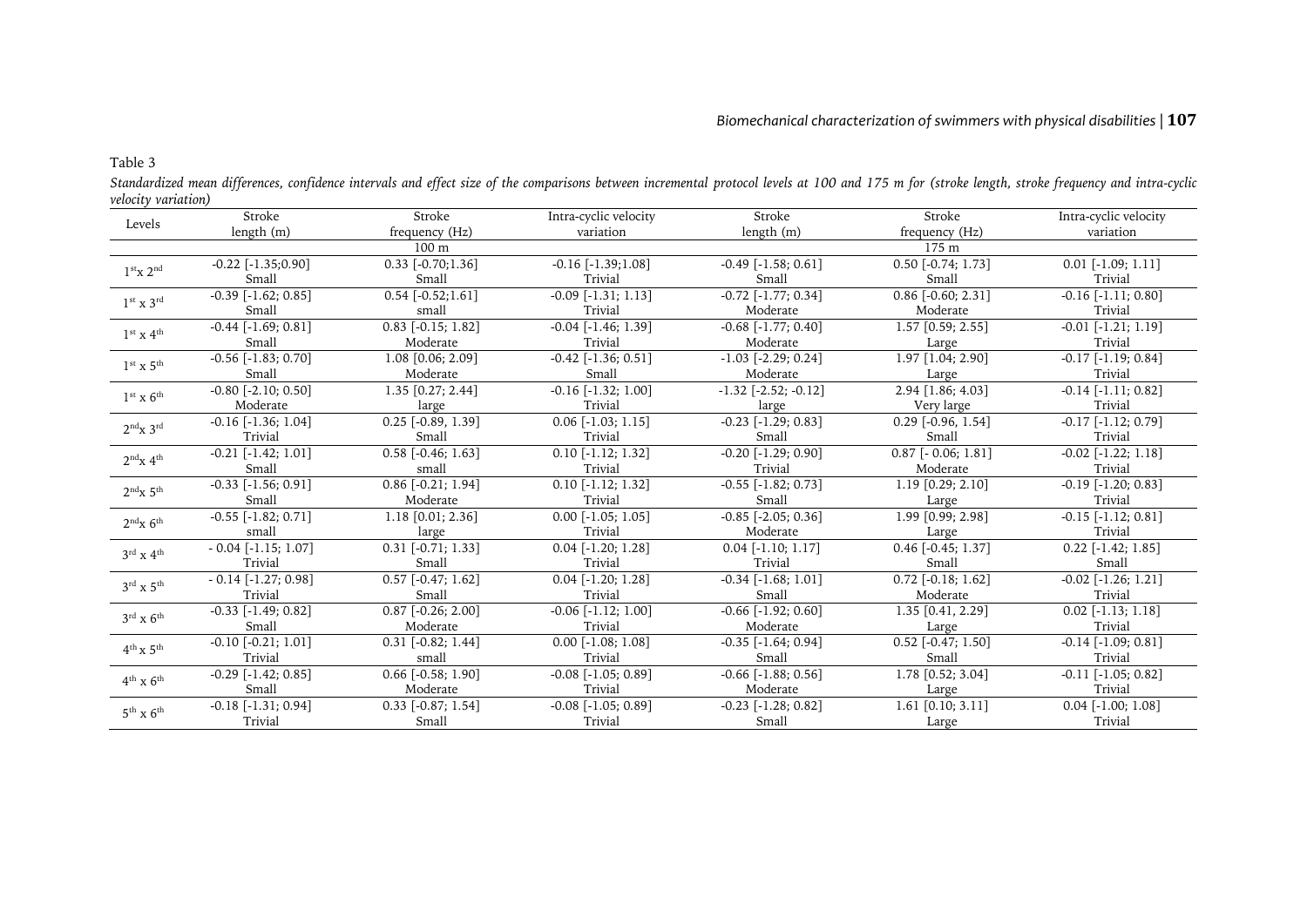#### **108** | *V Junior, A Medeiros, K Jesus, N Garrido, R Corredeira, DJ Daly, RJ Fernandes*



*Figure 4.* Standardized mean differences, confidence intervals and effect size of the comparisons between distances of 100 and 175 m at each step of the incremental protocol for Stroke length, Stroke frequency and intracyclic velocity variation

Table 3 presents the standardized mean differences, confidence intervals and effect size of the comparisons between incremental protocol levels (at the distances of 100 and 175 m) for the kinematic parameters SF, SL and IVV. Substantially higher SF values were observed in

the sixth step when compared to the first and second steps (large effect size) at the distance of 100 m. Substantially higher SF values (large effect size) were also observed at the sixth level when compared to the other levels (first to fifth); on the fifth level the SF values were higher when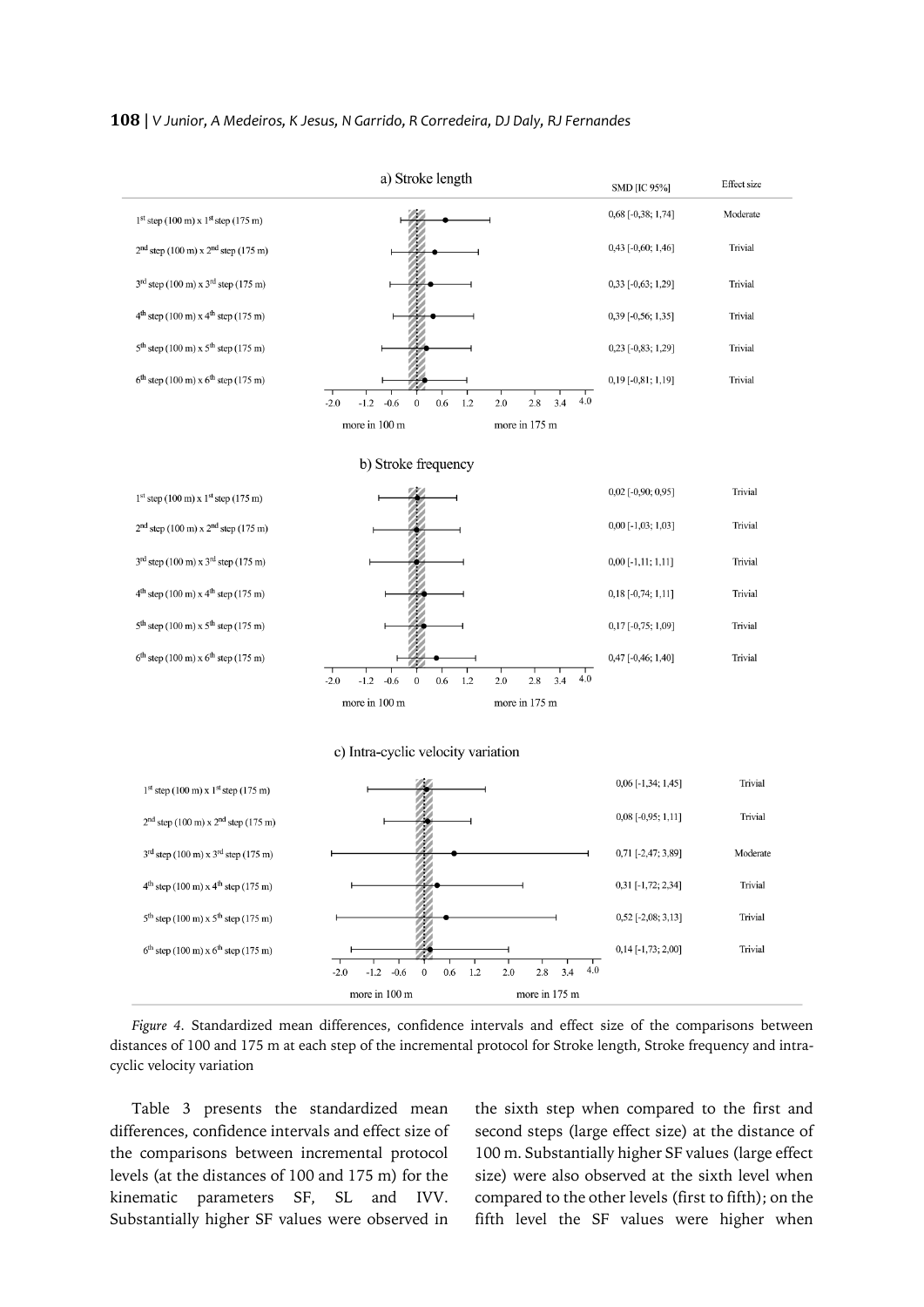compared to the first, second and fourth levels and in the fourth level when compared with the first one at the distance of 175 m.

Figure 4 presents the standardized mean differences of, confidence intervals and effect size of the comparisons between 100 and 175 m at each step of the incremental protocol for the kinematic parameters of the SF, SL, and IVV (panels a, b and c), showing trivial differences.

# **DISCUSSION**

The objective of this study was to characterize the general biomechanical parameters in the crawl stroke, relating them to *v* at the distances of 100 and 175 m from low to high swimming intensities in a group of disabled swimmers belonging to the functional classes between S6 and S9. Complementarily, it was also assessed the IVV in each stroke cycle. The main findings of the present study indicate that swimmers modify their general biomechanical parameters (SL and SF) when velocity increases and also between distances of 100 and 175 m from each 200 m step. On the other hand, there was a tendency to stabilize IVV with increasing velocity along the protocol steps. This fact suggests an adaptation to the requirements related to the increasing swimming velocity, where swimmers change their technique, which is in agreement with the studies described in the literature.

In the present study, with increasing *v* at each step, the values of the SL decrease and the values of SF increase at the distances of 100 and 175 m (corroborating the studies of Keskinen & Komi, 1993, Osborough et al. 2009 and Seifert et al. 2004). The decreased of SL may be linked to the development of local muscle fatigue as suggested by Keskinen and Komi (1993). Moreover, it should be pointed out that asymmetry may also compromise the swimmer's technique (Dingley et al., 2014). In the current study it was found that in order to achieve higher velocities, swimmers with lower limb amputation need to increase the effort to maintain body alignment, and swimmers with upper limb amputation need to compensate for the lack of the propulsive segment (Prins & Murata, 2008) thus, increasing SF to concomitantly increase *v* (Osborough et al., 2009).

In this study it was also observed that the SL values, within each step, are higher at the distance of 175 m when compared to 100 m at all steps, while the SF values remain constant from the first to the third level, increasing from the fourth to the sixth step at the distance of 175 m in comparison to 100 m. This increase can be explained by the dependence that disabled swimmers have on the SF to get higher *v* (Figueiredo et al., 2013; Satkunskiene et al., 2005) and also to the increasing fatigue over time (Dingley et al., 2014).

Substantially higher values were observed in the sixth step when compared to the second one for SF at 100 m. At the distance of 175 m, SF values showed substantially higher values in the sixth step when compared to the other steps (first to fifth). In the fifth step when compared to the first, second and fourth ones; and in the fourth step when compared to the first one, suggesting that during more exhaustive *v*, disabled swimmers, as reported for non-disabled swimmers (Alberty et al., 2008; Chatard et al., 1990; Craig & Pendergast, 1979), limit the decrease of *v* by increasing SF, compensating for the decline in SL.

The IVV is an important and widely accepted criterion for swimming biomechanical study (Barbosa et al., 2006) and is the best indicator of the swimmer's technical ability (Vilas-Boas et al., 2010). In this study, the values found for IVV are higher than those found in the CS literature, namely for swimmers with Down Syndrome (0.17) (Marques-Aleixo et al., 2013). The findings indicate that IVV values did not change significantly over the six steps at the distance of 100 m (0.24  $\geq$  0.27). There was a tendency to stabilize IVV from the second to the sixth step, suggesting that swimmers were able to adapt their swimming technique to minimize IVV. These values agree with those found by Seifert et al. (2010). At the distance of 175 m, a decrease in IVV was observed with increasing velocity, which may be related to the time decrease between propulsive actions due to increased fatigue (Alberty et al., 2008; Ribeiro et al. 2013; Soares et al., 2010). It is worth noting that Fatigue causes a decrease in *v*, SF and SL (Craig &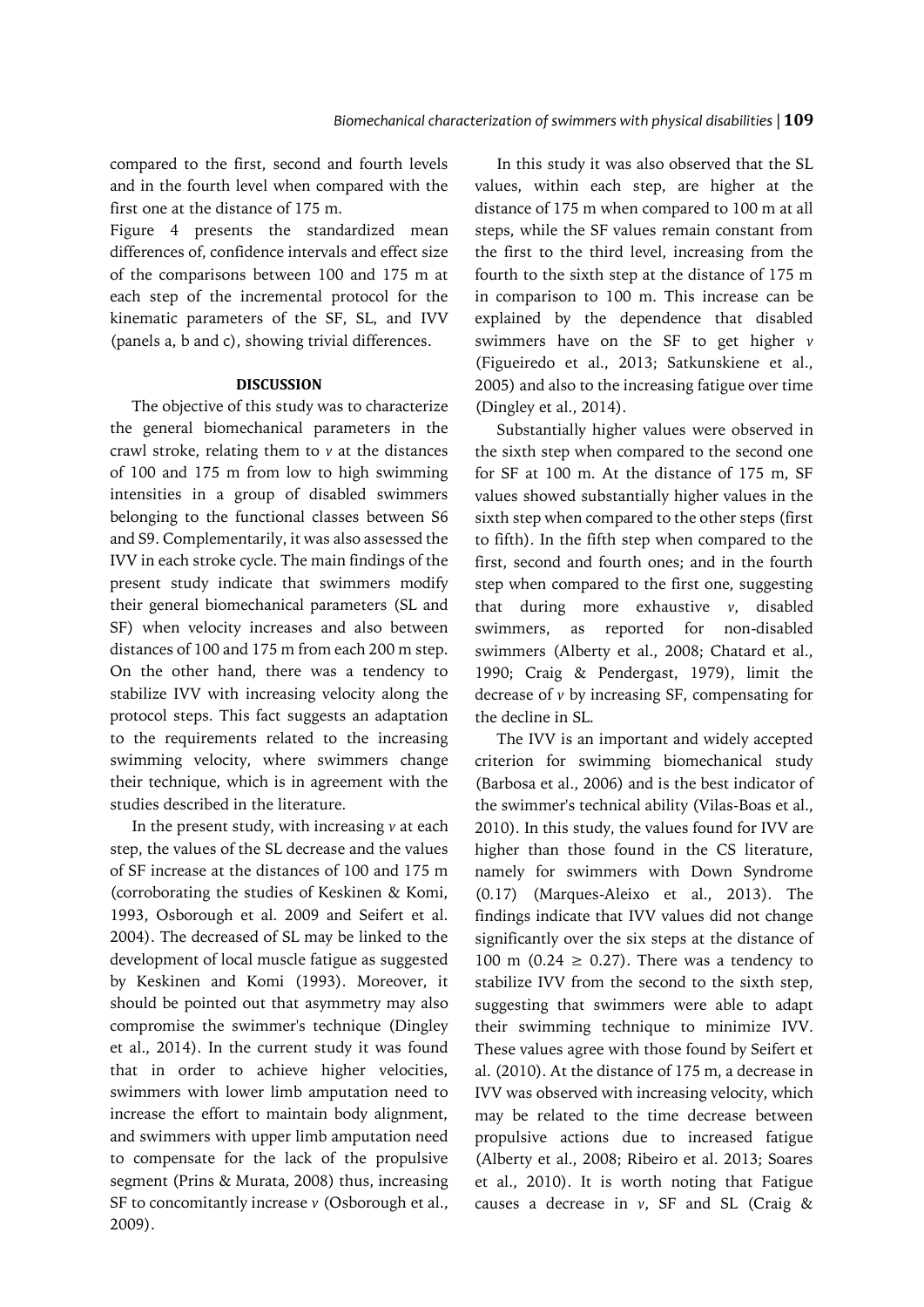Pendergast, 1979; Keskinen & Komi, 1993; Marinho et al., 2006).

For the maintenance of *v* it was observed a progressive increase in the values of the SF with a concomitant decrease of the SL throughout the incremental protocol. These adaptations corroborate with the findings of Alberty et al. (2008), Craig et al. (1985), Dekerle et al. (2005), Fernandes et al., (2010) and Wakayoshi et al. (1996), and could be attributed to the appearance of fatigue. In a fatigue condition, swimmers will gradually be unable to produce the necessary propulsive actions to overcome drag (Alberty et al., 2008), which justifies the decrease of IVV. IVV values found in this study are close to the findings by Payton and Wilcox (2006) who also analyzed only the propulsive actions of the upper limbs.

Even though we recognize the limitations of this study, which are related to the sample size and the low number of functional classes (S6, S7, S8, and S9) studied, which limits the generalization of the results for all the population of disabled swimmers, the presented results can bring essential insights for the biomechanical analysis of the crawl stroke for this group of swimmers. Future studies with larger sample size, more substantial variability of disabilities and a broader range of functional classes are needed to determine the factors that contribute to the performance of disabled swimmers in competitive swimming.

## **CONCLUSION**

With the present study, it was possible to conclude that SF is directly related to the increase in *v* and IVV magnitude and that IVV directly influences the performance of swimmers. In order to increase their swimming velocity, disabled swimmers, as non-disabled swimmers, should decrease IVV. Coaches and swimmers should create strategies in their training programs aiming to maintain body alignment in water, increase SF and decrease IVV to achieve better results in Competitive Swimming.

**Acknowledgments:** Nothing to declare.

**Conflict of interests:** Nothing to declare.

**Funding:** Nothing to declare.

## **REFERENCES**

- Alberty, M., Potdevin, F., Dekerle, J., Pelayo, P., Gorge, P., & Sidney, M. (2008). Changes in swimming technique during time to exhaustion at freely chosen and controlled stroke rates. *Journal of Sports Sciences, 26*(11), 1191-1200.
- Arellano, R., Brown, P., Cappaert, J., & Nelson, R. (1994). Analysis of 50-, 100-, and 200-m freestyle swimmers at the 1992 Olympic Games. *Journal of Applied Biomechanics, 10*, 189-199.
- Barbosa, T., Fernandes, R., Keskinen, K., Colaço, P., Cardoso, C., Silva, J., & Vilas- Boas, J. P. (2006). Evaluation of the energy expenditure in competitive swimming strokes. *Training & Testing*.
- Barbosa, T., Fernandes, R., Morouco, P., & Vilas-Boas, J. P. (2008). Predicting the intra-cyclic variation of the velocity of the centre of mass from segmental velocities in butterfly stroke: A pilot study. *Journal of Sport Science and Medicine, 7*, 201- 209.
- Chatard, C., Collomp, C., Maglischo, E., & Maglischo, C. (1990). Swimming skill and stroking characteristics of front crawl swimmers. *International Journal of Sports Medicine, 11*(2), 156- 161.
- Chollet, D., Pelayo, P., & Tourney, C. (1996). Comparative analysis of 100m and 200m events in the four strokes in top level swimmers. *Journal of Human Movement Studies 31*, 25–37.
- Craig, A., & Pendergast, D. (1979). Relationship of stroke rate, distance per stroke, and velocity in competitive swimming. *Medicine and Science in Sports 11*(3), 278-283.
- Craig, A., Skehan, P., J., P., & Boomer, W. (1985). Velocity, stroke rate and distance per stroke during elite swimming competition. *Medicine and Science in Sports Exercise, 17*, 625-634.
- Cumming, G. (2013). The new statistics: Estimation for better research. Retrieved from www.thenewstatistics.com.
- Daly, D., Malone, L., Vanlandewijck, Y., & Steadward, R. (1998). Analysis of the mean's 100m freestyle at the 1996 Atlanta Paralympic Games. *Biomchanics and Medicine in Swimming*.
- de Jesus, K., Guidetti, L., de Jesus, K., Vilas-Boas, J. P., Baldari, C., & Fernandes, R. J. (2014). Which ate the best VO2 sampling intervals to characterize low to severe swimming intensities? *International Journal of Sports Medicine, 35*(12), 1030-1036.
- de Leva, P. (1996). Adjustments to Zatsiorsky-Seluyanov's segment inertia parameters. *Journal of Biomechanics, 29*(9), 1223-1230.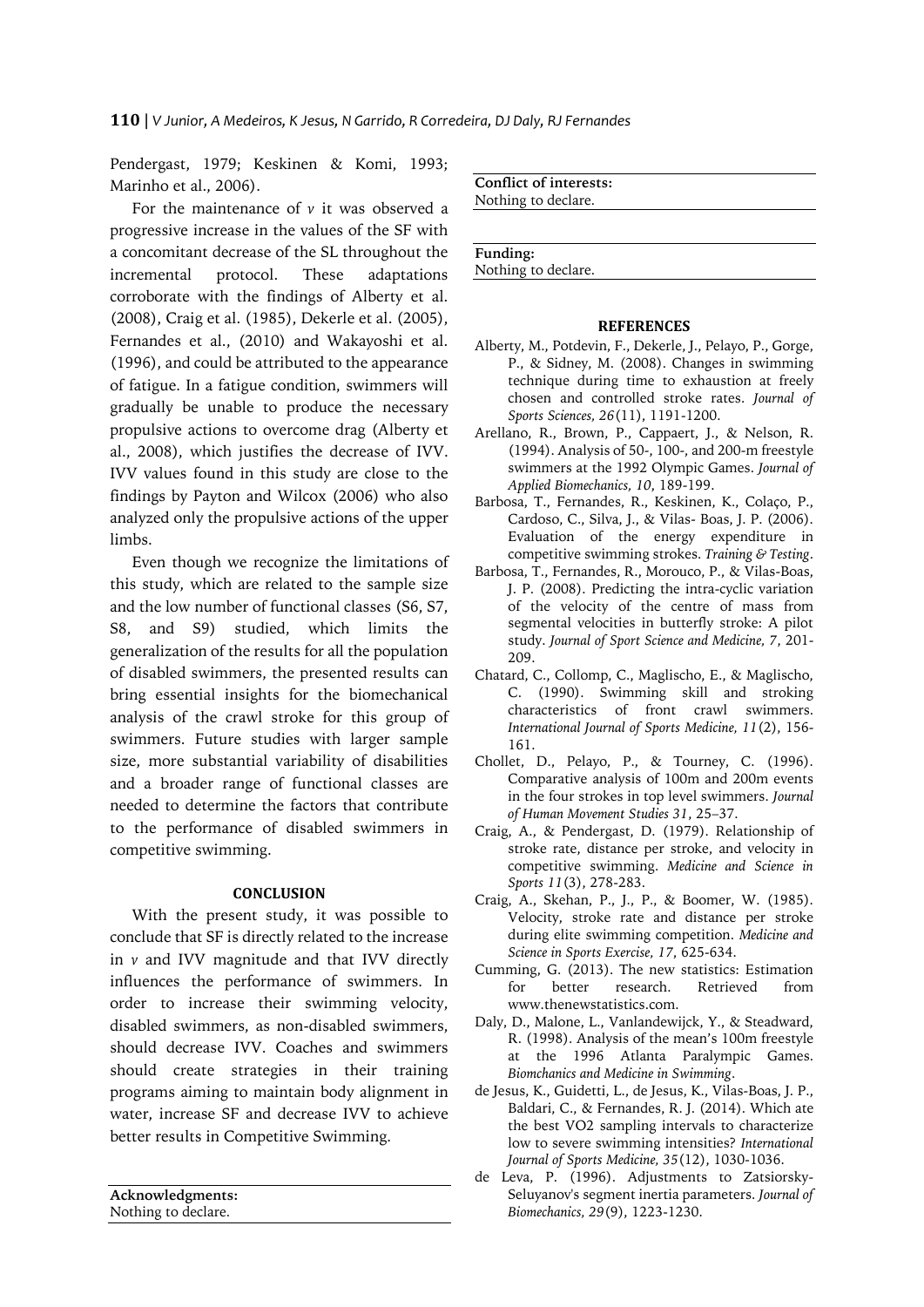- Dekerle, J., Nesi, X., Lefevre, T., Depretz, S., Sidney, M., Marchand, F. H., & Pelayo, P. (2005). Stroking parameters in front crawl swimming and maximal lactate steady state speed. *International Journal of Sports Medicine, 26*(1), 53-58.
- Dingley, A. A., Pyne, D., & Burkett, B. (2014). Dryland bilateral hand-force production and swimming performance in paralympic swimmers. *International Journal of Sports Medicine, 35*(11), 949- 953.
- Fernandes, R., Cardoso, C., Soares, S., Ascenção, A., Colaço, P., & Vilas-Boas, J. P. (2003). Time Limit and VO2 Slow Component at Intensities corresponding to VO2max in Swimmers. *International Journal of Sports Medicine, 24*, 576-581.
- Fernandes, R. J., Sousa, M., Machado, L., & Vilas-Boas, J. P. (2011). Step length and individual anaerobic threshold assessment in swimming. *International Journal of Sports Medicine, 32*(12), 940-946.
- Fernandes, R. J., Sousa, M., Pinheiro, A., Vilar, S., Colaço, P., & Vilas-Boas, J. P. (2010). Assessment of individual anaerobic threshold and stroking parameters in swimmers aged 10-11 years. *European Journal of Sport Science, 10*(5), 311-317.
- Figueiredo, P., Toussaint, H. M., Vilas-Boas, J. P., & Fernandes, R. J. (2013). Relation between efficiency and energy cost with coordination in aquatic locomotion. *European Journal of Applied Physiology, 113*(3), 651-659.
- Hopkins, W., Marshall, S., Batterham, A., & Hanin, J. (2009). Progressive statistics for studies in sports medicine and exercise science. *Medicine and Science in Sports and Exercise, 41*(1), 3-12.
- Kennedy, P., Brown, P., Chengalur, S., & Nelson, R. (1990). Analysis of male and female Olympic swimmers in the 100-meter events. *International Journal of Sport Biomechanics, 6*(2), 187–197.
- Keskinen, K., & Komi, P. V. (1993). Strokin characteristics of front crawl swmming during exercise. *Journal of Applied Biomechanics, 9*, 219- 226.
- Kornecki, S., & Bober, T. (1978). Extreme velocities of a swimming cycle as a technique criterion. In B. Eriksson & B. Furberg (Eds.), *Swimming medicine IV* (pp. 402–407). Baltimore: University Park Press.
- Laat, E., Jurimae, J., Maestu, J., Purge, P., Ramson, R., Haljaste, K., Keskinen, K., Rodriguez, F., & Jurimae, J. (2010). Physiological, biomechanical and anthropometrical predictors of sprint swimming performance in adolescent swimmers. *Journal of Sports Science and Medicine, 9*, 398-404.
- Marinho, D., Vilas-Boas, J. P., Keskinen, K., Rodriguez, F., Soares, S., Carmo, C., Vilar, S., & Fernandes, R. J. (2006). The behaviour of kinematic parameters during a time to exhaustion test at VO2max in elite swimmers. *Journal of human Movement Studies, 51*(51), 1.
- Marques-Aleixo, I., Querido, A., Figueiredo, P., Vilas-Boas, J. P., & Corredeira, R. (2013). Intracyclic velocity variation and arm coordination

assessment in swimmers with down syndrome. *Adpted Physical Activity Quarterly, 30*(70-84).

- Nigg, B. (1983). Selected methodology in biomechanics with respect to swimming. In A. Hollander, P. Huijing & G. Groot (Eds.), *Biomechanics and Medicine in Swimming* (pp. 72-80): Champaign, Illinois: Human Kinetics.
- Osborough, C., Payton, C., & Daly, D. (2009). Relationships between the front crawl stroke parameters of competitive unilateral arm amputee swimmers, with selected anthropometric characteristics. *Journal of Applied Biomechanics, 25*, 304-312.
- Payton, C., & Wilcox, C. (2006). Intracyclic speed fluctuations of uni-lateral arm amputee front crawl swimmers. *Revista Portuguesa de Ciências do Desporto, 6*(1), 53-54.
- Pelayo, P., Sidney, M., Moretto, P., Wille, F., & Chollet, D. (1999). Stroking parameters in top level swimmers with a disability. *Physical Fitness and Performance, 31*(12), 1839-1843.
- Prins, J., & Murata, N. (2008). Stroke Mechanics of Swimmers with Permanent Physical *Palaestra, 24*(1), 19-25.
- Ribeiro, J., K., D. J., Figueiredo, P., Toussaint, H., Guidetti, L., Alves, F., Vilas-Boas, J. P., & Fernandes, R. J. (2013). Biomechanical determinants of force production in front crawl swimming. *Journal of Sports Medicine & Physical Fitness, 53*, 30-37.
- Satkunskiene, D., Schega, L., Kunze, K., Birzinyte, K., & Daly, D. (2005). Coordination in arm movements during crawl stroke in elite swimmers with a loco-motor disability. *Human Movement Science, 24*(1), 54-65.
- Seifert, L., Chollet, D., & Bardy, B. G. (2004). Effect of swimming velocity on arm coordination in the front crawl. A dynamic analysis. *Journal of Sports Sciences, 22*(7), 651-660.
- Seifert, L., Toussaint, H. M., Alberty, M., Schnitzler, C., & Chollet, D. (2010). Arm coordination, power, and swim efficiency in national and regional front crawl swimmers. *Human Movement Science, 29*(3), 426-439.
- Soares, S., Aleixo, I., Machado, L., Fernandes, R. J., Maia, J., & Vilas-Boas, J. P. (2010). Evaluation of force production and fatigue using an anaerobic test performed by differently matured swimmers In P. L. Kjendlie, R. Stallman & J. Cabri (Eds.), *Biomechanics and Medicine in Swimming XI* (pp. 291- 293). Oslo, Norway Norwegian School of Sport Sciences
- Toussaint, H., & Beek, P. (1992). Biomechanics of competitive front crawl swimming. *Sports Medicine, 13*(1), 8-24.
- Toussaint, H., Carol, A., Kranenborg, H., & Truijens, M. (2006). Effect of fatigue on stroking characteristics in arm-only 100-m front-crawl race. *Medicine and Science in Sports and Exercise, 38*(9), 1635-1642.
- Vilas-Boas, J. P., Fernandes, R., & Barbosa, T. (2010). Intra-cycle velocity variations, swimming